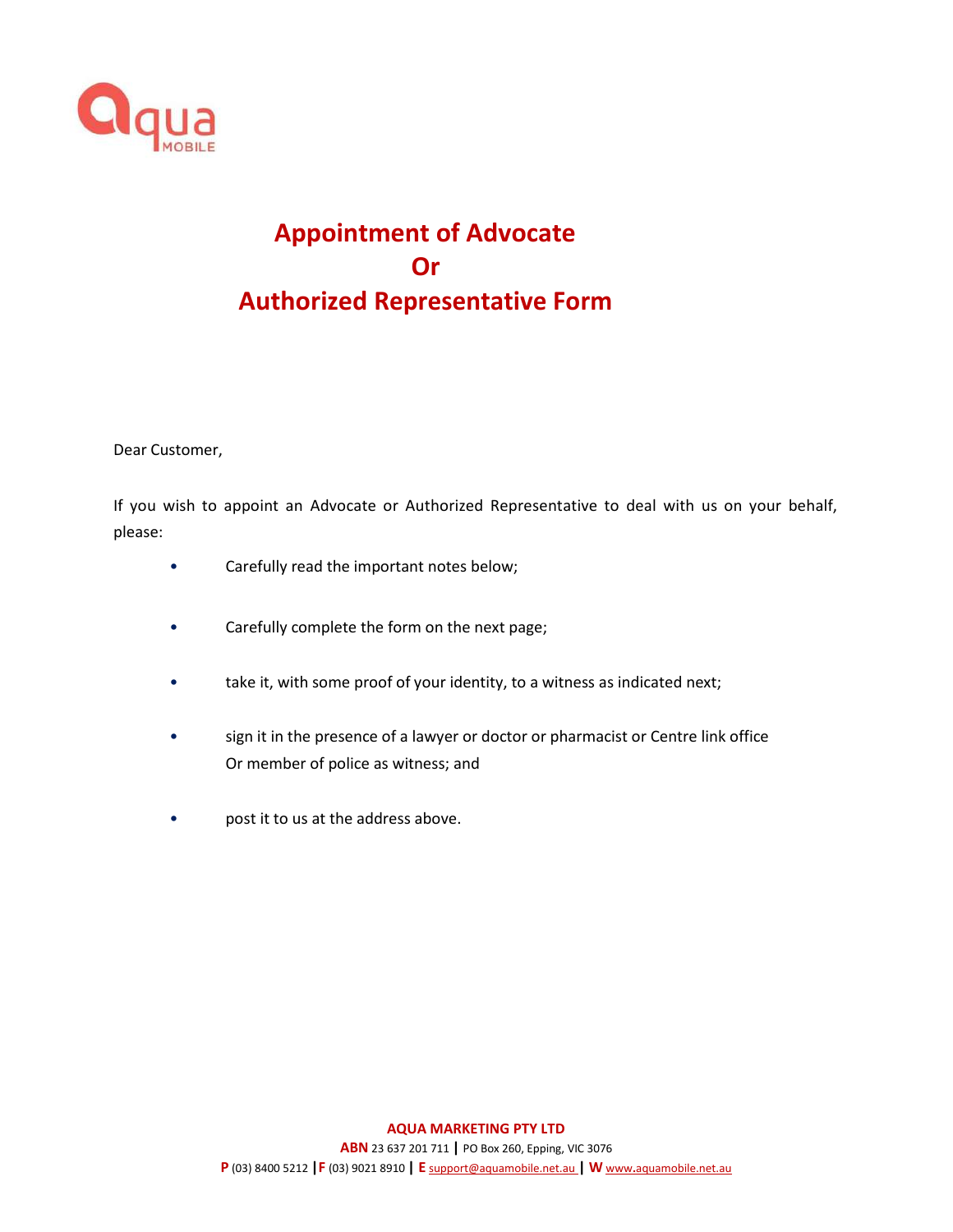## **Important notes:**

1. What is an Advocate?

An 'advocate' you appoint can deal with us on your behalf (including making a complaint) but:

- (a) Cannot change your account or services; and
- (b) Cannot act on your behalf or access your information unless you are present and agree.
- 2. What is an Authorised Representative?

An 'authorised' Representative' you appoint can deal with us on your behalf as your agent (including making a complaint) and:

- (a) if you give them limited rights: has only those rights including any limitations you specify on access to your information; and
- (b) If you do not give them limited rights: has power to act and access information as if they are you.

3. If we are not clear whether you intend to appoint an Advocate or an Authorised Representative, we will assume you only intend to appoint an Advocate

- 4. We may also accept a person who holds an appropriate Power of Attorney or Guardianship Order as Advocate or Authorised Representative for a customer. Please forward a certified copy of the Power of Attorney or Guardianship Order together with this form (signed by the Attorney or Guardian for the customer). We may need to have the documents checked before we can accept the appointment.
- 5. To protect your privacy and security and to minimise the risk of fraud, our requirement is that this Appointment be submitted by post as a signed original, witnessed by a lawyer or doctor or pharmacist or Centrelink officer or member of police.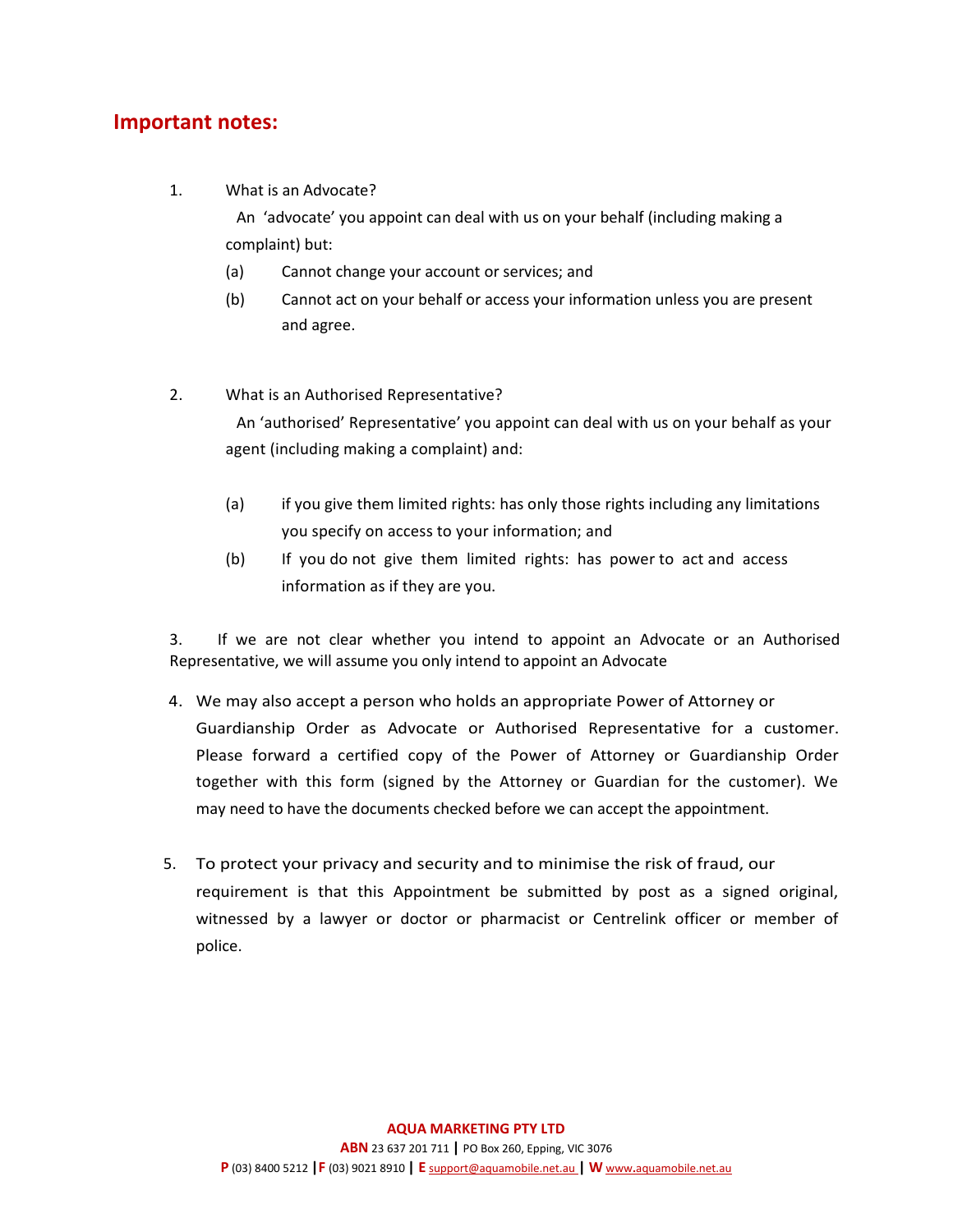| Date:<br><u> 1989 - Johann Stoff, mars et al. (</u>                                                                          |          |                                                         |          |
|------------------------------------------------------------------------------------------------------------------------------|----------|---------------------------------------------------------|----------|
| To:<br><u> 1990 - Johann Stoff, mars and de Branch and de Branch and de Branch and de Branch and de Branch and de Branch</u> |          |                                                         |          |
| My account type/s (tick):                                                                                                    | Landline | Mobile                                                  | Internet |
| My account ID:                                                                                                               |          |                                                         |          |
|                                                                                                                              |          | (Telephone number / internet username / account number) |          |
| Account holder name:                                                                                                         |          |                                                         |          |
| (Note: This must be the actual account holder.)                                                                              |          |                                                         |          |
| I wish to appoint either (tick one): an Advocate OR an Authorised Representative                                             |          |                                                         |          |
| The person I appoint is:                                                                                                     |          |                                                         |          |
| Their email address is:                                                                                                      |          |                                                         |          |
| Their landline number is:                                                                                                    |          |                                                         |          |
| Their mobile number is:                                                                                                      |          |                                                         |          |
| Their physical address is:                                                                                                   |          |                                                         |          |
| Limitation/s on authority of Authorised Representative:                                                                      |          |                                                         |          |
|                                                                                                                              |          |                                                         |          |

(Complete if applicable)

**AQUA MARKETING PTY LTD ABN** 23 637 201 711 **|** PO Box 260, Epping, VIC 3076 **P** (03) 8400 5212 **|F** (03) 9021 8910 **| E** [support@aquamobile.net.au](mailto:support@aquamobile.net.au) **| W** www**.**[aquamobile.net.au](http://www.aquamobile.net.au/)